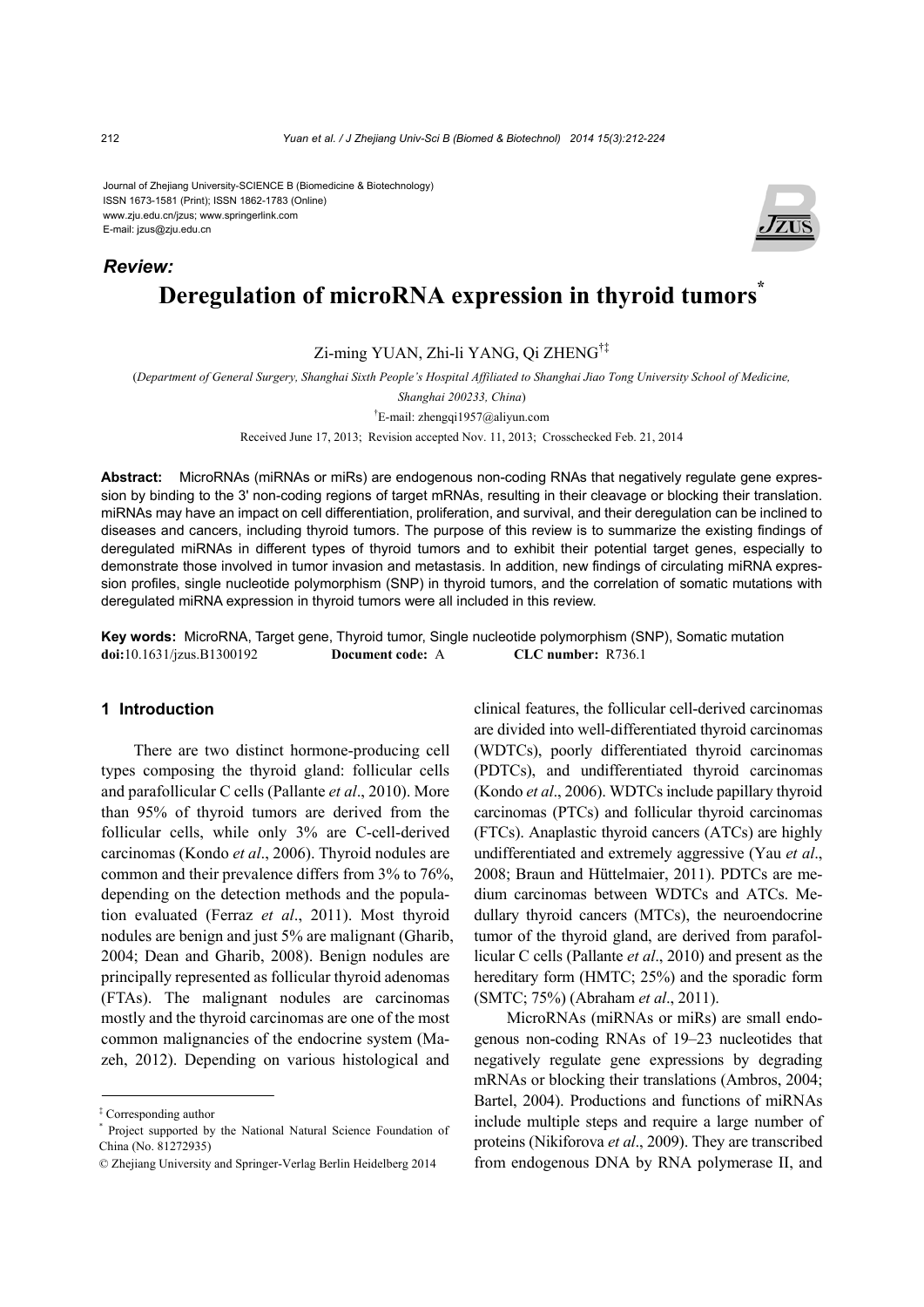then processed from primary transcript (pri-miRNAs) to hairpin precursor (pre-miRNAs), which comprise two strands (Vriens *et al*., 2012). After that, they are exported by exportin-5 to the cytoplasm (Nikiforova *et al*., 2009; Marini *et al*., 2011). In the cytoplasm, pre-miRNAs undergo further processing by endonuclease Dicer and become mature miRNAs (Nikiforova *et al*., 2009; Frezzetti *et al*., 2011a; Marini *et al*., 2011). Mature miRNAs can bind to the 3' untranslated region (UTR) of mRNAs, resulting in blockage of translation or mRNA degradation depending on the degree of complementarity between miRNA and mRNA (Ambros, 2004; Bartel, 2004).

Agretti *et al*. (2012) reported that the number of known unique mature human miRNAs is 1921. The interaction between miRNA and mRNA is complex, partly because a single miRNA can target hundreds of different mRNA molecules (Ku and McManus, 2008). The miRNAs can influence cell differentiation, metabolism, and apoptosis, etc*.* (Cowland *et al*., 2007; Huang *et al*., 2010). It has been reported that the deregulation of miRNAs is involved in numerous cancers, including thyroid tumors (Mattie *et al*., 2006; Murakami *et al*., 2006; Chin *et al*., 2011). For example, five miRNAs (miR-146, -221, -222, -155, and -181a) were up-regulated in human PTCs as compared with normal human tissues (Menon and Khan, 2009); four miRNAs (miR-192, -197, -328, and -346) were overexpressed in the FTC as compared with the follicular adenoma (FA) (Weber *et al*., 2006); and significant decreases of miR-30d, -125b, -26a, and -30a-5p were detected in ATCs in comparison to normal thyroid tissues (Visone *et al*., 2007). Thus, different tumor types have different miRNA expressions. Schwertheim *et al*. (2009) reported that the miRNA expression pattern in thyroid cancers depends on the cellular origin and tumor differentiation.

Recently, a lot of researches concerning miRNA alterations occurring in thyroid tumors have been performed. This improved knowledge has promoted the understanding about thyroid cancer etiology and has offered novel diagnostic and prognostic markers for thyroid tumors (Nikiforov and Nikiforova, 2011). To our knowledge, this was the first review focused on summarizing different molecular alterations in every type of thyroid tumor, besides that, the deregulated miRNAs on thyroid tumor invasion, the circulating miRNA expression profiles, and single nucleotide polymorphism (SNP) in thyroid tumors and the correlation of somatic mutations with deregulated miRNA expression in thyroid tumors were all included in this review. We hope to offer some improved and personalized diagnostic markers for thyroid tumors.

#### **2 miRNA expression profiles in papillary thyroid carcinomas (PTCs)**

Most studies analyzed miRNA expression profiles of PTCs using miRNA microarrays, and they revealed the up-regulation of seven miRNAs in PTCs compared with the normal thyroid, including miR-221, -222, -146, -21, -155, -181a, and -181b (Tetzlaff *et al*., 2007; Nikiforova *et al*., 2008). The up-regulation of miR-221, -222, and -181b showed the values of fold-change in some cases higher than 10 (Pallante *et al*., 2010). Sheu *et al*. (2010) showed a significant difference of the expression of miR-146b between PTCs and other benign thyroid lesions, such as multinodular goitre (MNG) and FA with foldchanges up to 90. Moreover, four different studies (He *et al*., 2005; Ricarte-Filho *et al*., 2009; Leone *et al*., 2011; Xiong *et al*., 2011) identified down-regulation of miRNAs in PTC in comparison to normal thyroid tissue. The different miRNA expression profiles in PTCs are shown in Table 1.

To understand how miRNAs play parts in neoplasia, many studies have been done to find the targets of miRNAs (Fig. 1). A computational search revealed that miR-146b-5p potentially binds to the 3' UTR of *SMAD4*, an important member of the transforming growth factor-β (TGF-β) signaling pathway, which is a negative regulator of thyroid follicular cell growth (Geraldo *et al*., 2012). It has also been reported that miR-146a and -146b can significantly down-regulate interleukin-1 (IL-1) receptor-associated kinase (*IRAK1*) and tumor necrosis factor (TNF) receptorassociated factor 6 (*TRAF6*), two key adaptor/scaffold proteins in the IL-1 and Toll-like receptor (TLR) signaling pathway, known to positively regulate nuclear factor-κB (NF-κB) activity (Bhaumik *et al*., 2008). Other targets of miR-146a and -146b are chemokine receptor 4 (*CXCR4*) (Labbaye *et al*., 2008) and epidermal growth factor receptor (*EGFR*) (Hurst *et al*., 2009), etc.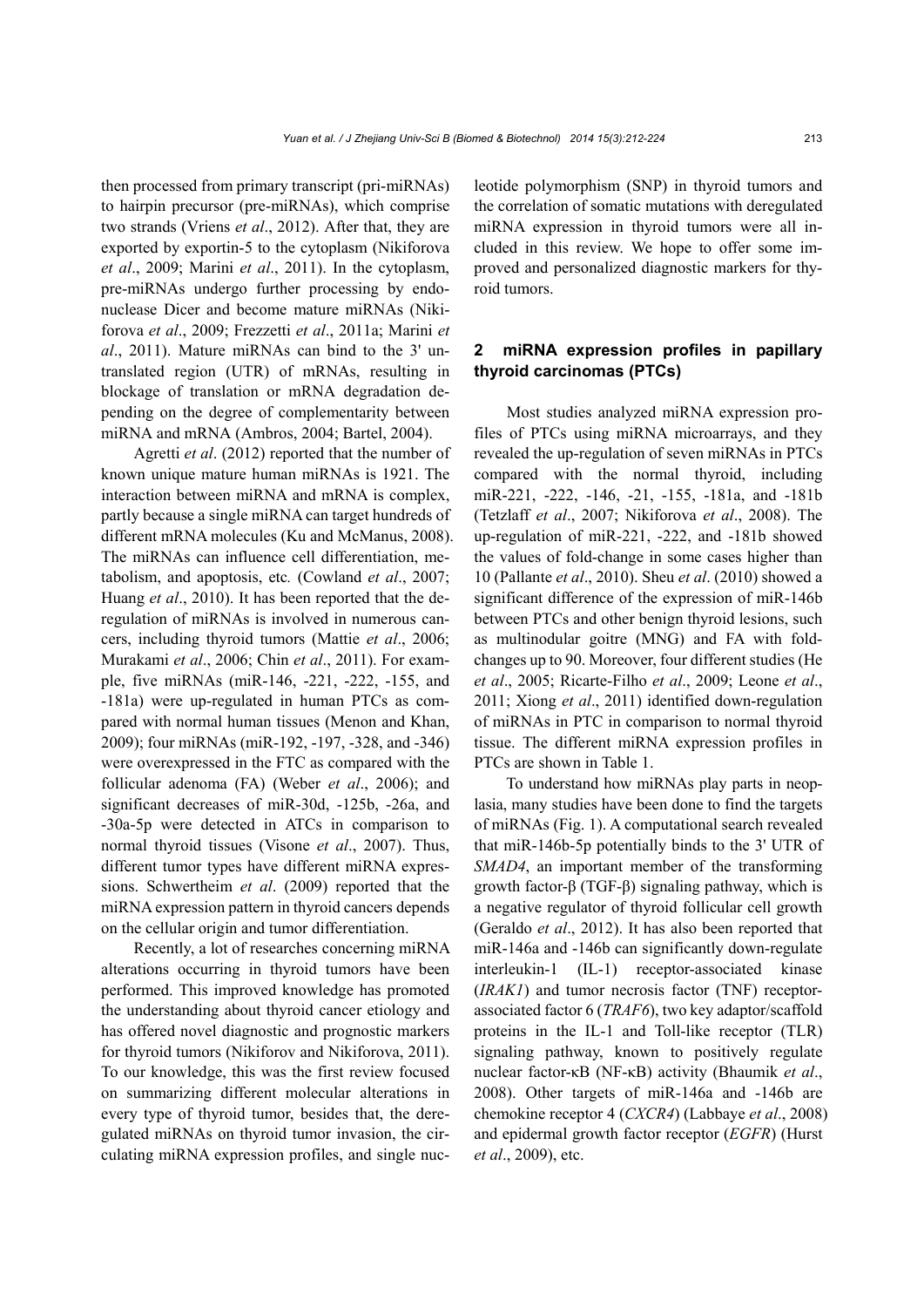| miRNA                                         | Specimen      | Detecting   | Experimental | Control           | Expression | Reference            |
|-----------------------------------------------|---------------|-------------|--------------|-------------------|------------|----------------------|
|                                               | type          | technique   | group        | group             | profile    |                      |
| miR-146, -221, -222, -21, -220,               | Snap-frozen   | miRNA       | Tumor tissue | Normal thyroid    | Up         | He <i>et al.</i> ,   |
| $-181a$ , $-155$                              | tissue        | microarrays |              | tissue            |            | 2005                 |
| miR-187, -221, -222, -146b,                   | Snap-frozen   | RT-PCR      | Tumor tissue | Normal thyroid    | Up         | Nikiforov            |
| $-155, -122a, -31, -205, -224$                | tissue        |             |              | tissue            |            | et al., 2008         |
| miR-221, -222, -21, -31, -172,                | FFPE tissue   | miRNA       | Tumor tissue | Benign prolifera- | Up         | Tetzlaff             |
| $-34a$ , $-213$ , $-181b$ , $-223$ , $-224$ , |               | microarrays |              | tive multinodular |            | <i>et al.</i> , 2007 |
| $-181a$                                       |               |             |              | goiter            |            |                      |
| miR-146b, $-221$ , $-222$                     | FFPE tissue   | qRT-PCR     | Tumor tissue | Follicular        | Up         | Chen <i>et al.</i> , |
|                                               |               |             |              | adenoma           |            | 2008                 |
| miR-218, -300, -292, -345, -30c, FFPE tissue  |               | miRNA       | Tumor tissue | Benign prolifera- | Down       | Tetzlaff             |
| $-30a-5p$ , $-19b-1,2$ , $-145sh$ ,           |               | microarrays |              | tive multinodular |            | <i>et al.</i> , 2007 |
| $-130b$                                       |               |             |              | goiter            |            |                      |
| miR-886-3p, miR-20a                           | Snap-frozen   | miRNA       | Tumor tissue | Normal thyroid    | Down       | Xiong                |
|                                               | tissue        | microarrays |              | tissue            |            | <i>et al.</i> , 2011 |
| $miR-1$                                       | Fresh thyroid | qRT-PCR     | Thyroid      | Normal thyroid    | Down       | Leone                |
|                                               | tissue sample |             | adenomas and | tissue            |            | <i>et al.</i> , 2011 |
|                                               |               |             | carcinomas   |                   |            |                      |
| miR-26a-1, -345, -138, -219                   | Snap-frozen   | miRNA       | Tumor tissue | Normal thyroid    | Down       | He <i>et al.</i> ,   |
|                                               | tissue        | microarrays |              | tissue            |            | 2005                 |

| Table 1 miRNAs aberrantly expressed in papillary thyroid carcinomas (PTCs) |  |  |
|----------------------------------------------------------------------------|--|--|
|                                                                            |  |  |

FFPE tissue: formalin-fixed paraffin-embedded tissue; RT-PCR: reverse transcription-polymerase chain reaction; qRT-PCR: quantitative real-time polymerase chain reaction



**Fig. 1 Potential target genes and their working models of miR-146 in papillary thyroid carcinomas (PTCs)**  *BRSM1*: breast cancer metastasis suppressor-1; *CXCR4*: chemokine receptor 4; *EGFR*: epidermal growth factor receptor; *PLZF*: promyelocytic leukaemia zinc-finger; *NF-κB*: nuclear factor-κB; *TRAF6*: tumor necrosis factor receptorassociated factor 6; *IRAK1*: interleukin-1 receptor-associated kinase

miR-221 and -222 are very similar in sequence, clustered on chromosome X, and are likely transcribed as polycistron (Ciafrè *et al*., 2005). Several targets for the miR-221/222 cluster have been identified (Table 2). One of them is *c-KIT*, also called *CD117*, a cytokine receptor for stem cell factors expressed on the surface of hematopoietic stem cells and other cell types (Felli *et al*., 2005). More recently, the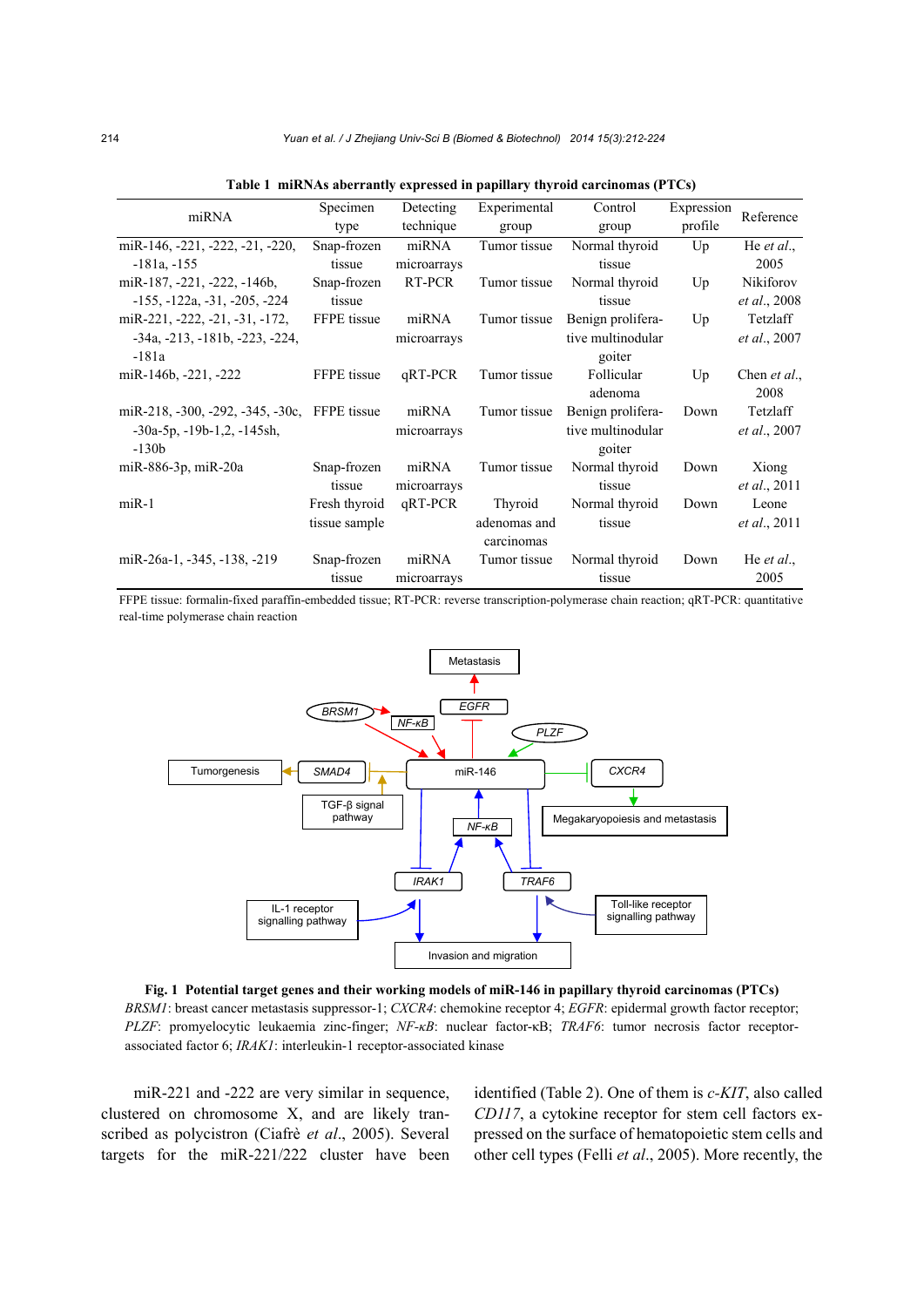*CDKN1B* (*p27Kip1*) gene was identified as a target of miR-221 and -222 (Galardi *et al*., 2007; Visone *et al*., 2007).  $p27^{Kipl}$  is a member of the *Cip/Kip* family, which is related to cell differentiation, proliferation, migration, and apoptosis (Liu *et al*., 2012). Because  $p27^{Kip1}$  has a key role in cell cycle, particularly in the G1/S transition, the enforced expression of miR-221 and -222 can stimulate thyroid carcinoma cells to break the G1/S block (Pallante *et al*., 2010). Other studies have also shown that miR-221 can target *CDKN1C/p57* that has a critical role in the cell cycle control (Garofalo *et al*., 2008).

#### **3 miRNA expression in follicular thyroid carcinomas (FTCs)**

Follicular adenoma and follicular carcinoma of the thyroid gland with microfollicular architecture are lined by cuboidal epithelial cells (McHenry and Phitayakorn, 2011). Because of the significant similarities at morphology and molecule among FTCs and FTAs (Braun and Hüttelmaier, 2011), miRNAs may become valuable markers to distinguish these tumors. As shown in Table 3, the most highly up-regulated miRNAs in conventional FTCs were miR-187, -224, -155, -222, and -221, and those in oncocytic variants

were miR-187, -221, -339, -183, -222, and -197, whereas the most highly up-regulated miRNAs in conventional FTAs were miR-339, -224, -205, -210, -190, -328, and -342, and those in oncocytic variants were miR-31, -339, -183, -221, -224, and -203 (Nikiforova *et al*., 2008). Weber *et al*. (2006) revealed four miRNAs (miR-346, -328, -192, and -197) moderately up-regulated by 1.34–1.82-fold in FTCs when compared to FTAs.

The potential target genes of miR-197 and -346 are reported as extracellular matrix (ECM) components epidermal growth factor-containing fibulin-like extracellular matrix protein 2 (*EFEMP2*), tetraspanin 3 (*TSPAN3*), and activin A receptor type 1 (*ACVR1*). *EFEMP2* seems to have tumor suppressor functions (Gallagher *et al*., 2001; Argraves *et al*., 2003) and was reported to be overexpressed in colon carcinomas but down-expressed in prostate cancer (Wlazlinski *et al*., 2007). *TSPAN3* belongs to the tetraspan superfamily, whose members are inversely correlated with the metastatic potential in melanoma (Boucheix *et al*., 2001), and *ACVR1* is involved in the control of cell growth (Schulte *et al*., 2001). Colamaio *et al*. (2011) found that the miR-191 is down-regulated in FA, FTC, and follicular variant of PTC and identified *CDK6*, a serine-threonine kinase involved in the control of cell cycle, as a novel target of miR-191.

| miRNA       | Potential target gene | Potential function | Reference                  |
|-------------|-----------------------|--------------------|----------------------------|
| miR-221/222 | $c$ -KIT (CD117)      | Stem cell factor   | Felli <i>et al.</i> , 2005 |
| miR-221/222 | CDKN1B $(p27^{Kip1})$ | Cell cycle         | Pallante et al., 2010      |
| $miR-221$   | CDKNIC/p57            | Cell cycle control | Garofalo et al., 2008      |

**Table 2 Potential target genes of miR-221/222 in papillary thyroid carcinomas (PTCs)**

| Table 3 miRNAs aberrantly expressed in follicular thyroid carcinomas (FTCs) |                                    |                 |           |                 |         |            |                                           |
|-----------------------------------------------------------------------------|------------------------------------|-----------------|-----------|-----------------|---------|------------|-------------------------------------------|
| Tumor                                                                       | miRNA                              | Specimen        | Detecting | Experimental    | Control | Expression | Reference                                 |
| histotype                                                                   |                                    | type            | technique | group           | group   | rofile     |                                           |
|                                                                             | Follicular thyroid adenoma (FTA)   |                 |           |                 |         |            |                                           |
| Conventional                                                                | miR-339, -224, -205, -210,         |                 |           |                 | Normal  |            |                                           |
| type                                                                        | $-190. -328. -342$                 | Snap-<br>frozen | RT-PCR    | Tumor<br>tissue | thyroid | Up         | <b>Nikiforova</b><br><i>et al.</i> , 2008 |
| Oncocytic                                                                   | miR-31, -339, -183,                | tissue          |           |                 | tissue  |            |                                           |
| type                                                                        | $-221, -224a, -203$                |                 |           |                 |         |            |                                           |
|                                                                             | Follicular thyroid carcinoma (FTC) |                 |           |                 |         |            |                                           |
| Conventional                                                                | miR-187, -224, -155,               |                 |           |                 | Normal  |            |                                           |
| type                                                                        | $-222, -221, -146b$                | Snap-           | RT-PCR    | Tumor           |         |            | Nikiforova                                |
| Oncocytic                                                                   | miR-187, -221, -339,               | frozen          |           | tissue          | thyroid | Up         | <i>et al.</i> , 2008                      |
| type                                                                        | $-183, -222, -197$                 | tissue          |           |                 | tissue  |            |                                           |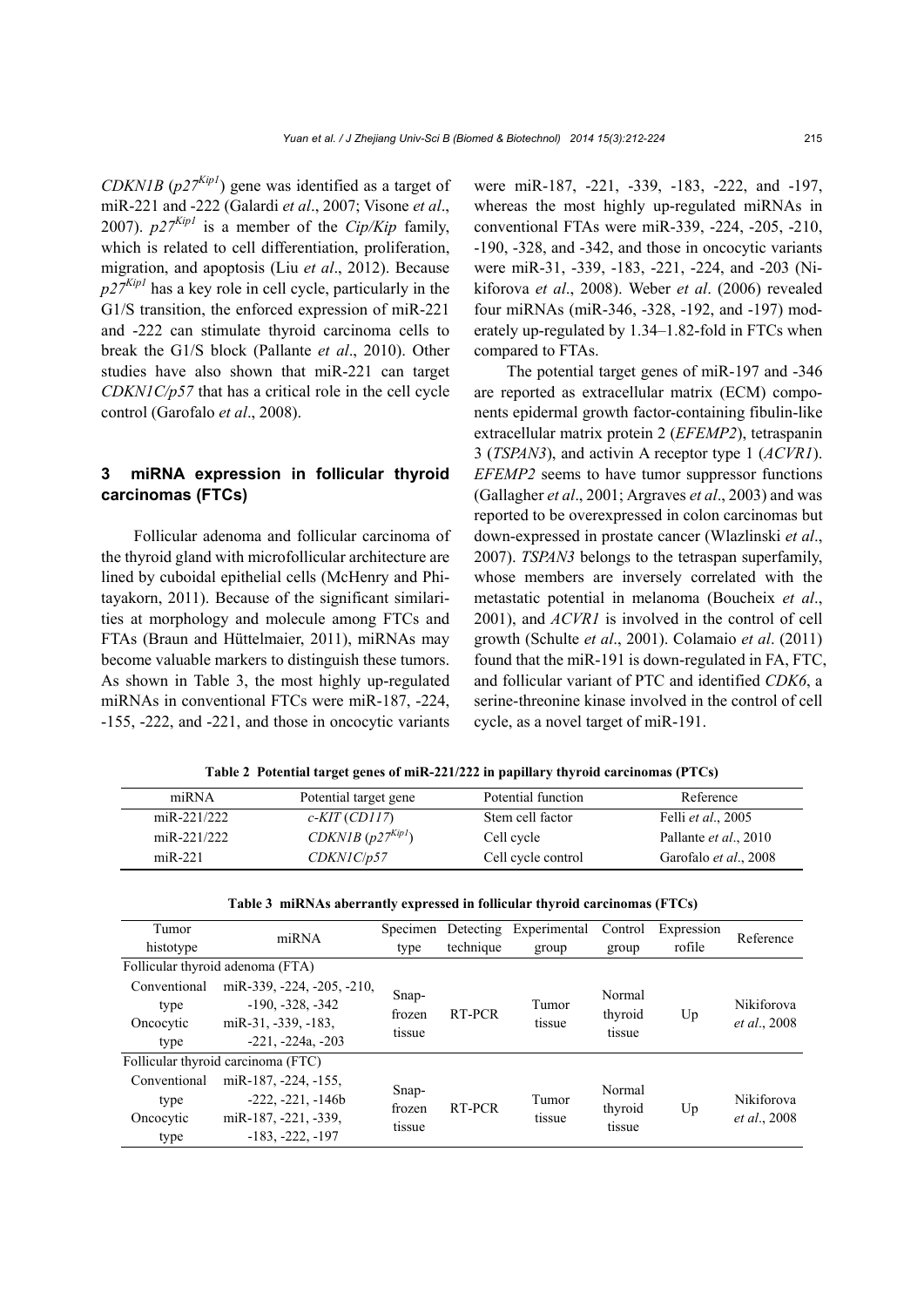# **4 miRNA expression in poorly differentiated thyroid carcinomas (PDTCs)**

PDTC is a follicular cell derived from malignant neoplasm, it is intermediate between differentiated thyroid carcinomas and ATCs through morphologically and biologically (Schwertheim *et al*., 2009). Aiming to distinguish the miRNA expression in PDTCs, Schwertheim *et al*. (2009) investigated the expression levels of two distinct sets of miRNAs in 15 PDTCs. The results showed that the 'set 1' (miR-146b, -181b, -21, -221, and -222) expressions were slightly increased in PDTCs, while they were significantly up-regulated in PTCs and ATCs when compared to normal thyroid tissue. As to 'set 2' miRNAs (miR-30d, -125b, -26a, -30a-5p, and -let-7c), which are expressed at low levels in PDTCs and ATCs but are significantly up-regulated in PTCs. The integrated results were useful to discriminate PDTCs from PTCs and ATCs. Nikiforova *et al*. (2008) investigated that there were ten miRNAs overexpressed in PDTCs relative to normal thyroid tissues, and further seven miRNAs (miR-187, -221, -129, -222, -146b, -339, and -183) significantly overexpressed in PDTCs as compared with hyperplastic nodules. According to Chiappetta *et al*. (2008), high-mobility group AT-hook 2 (*HMGA2*), which correlates with malignancy in human thyroid neoplasias, was a possible target of miRNA-125b and -26.

#### **5 miRNA expression in anaplastic thyroid cancers (ATCs)**

As far as ATCs are concerned, the most striking difference between ATCs and other thyroid carcinomas derived from follicular cells is that they displayed a significantly decreased expression of various miRNAs (Visone *et al*., 2007; Schwertheim *et al*., 2009; Braun *et al*., 2010). The most significantly decreased miRNAs in expression were miR-30d, -125b, and -26a (Visone *et al*., 2007; Schwertheim *et al*., 2009). Contrary to the expression in PTCs, miR-138 was found to be severely decreased in ATC samples as well as in ATC-derived cell lines (Mitomo *et al*., 2008; Takakura *et al*., 2008; Braun *et al*., 2010). Braun *et al*. (2010) identified two significantly reduced miRNA families that can certainly distinguish ATCs from PTCs and FTCs: miR-200 and miR-30. While recent studies have also revealed up-regulation of several miRNAs in ATCs. Nikiforova *et al*. (2008) revealed that miR-302c, -205, and -137 were overexpressed in ATCs when compared to hyperplastic nodules. Visone *et al*. (2007) observed four miRNAs (miR-222, -198, -let-7f-1, and -let-7a-2) elevated in ATCs by comparing them with nontransformed thyroid tissues. Takakura *et al*. (2008) reported that the miR-17-92 cluster of seven miRNAs (miR-17-5p, -17-3p, -18a, -19a, -20a, -19b, and -92-1) as well as miR-106a and -106b were overexpressed in ATC cell lines. miR-17-3p and -17-5p displayed overexpression also in human ATC samples when compared to normal tissues. Other studies also found that miR-21, -146b, -221, and -222 were overexpressed in ATCs (Mitomo *et al*., 2008; Nikiforova *et al*., 2008; Frezzetti *et al*., 2011b). These findings are summarized in Table 4.

The research concerning the targets of the miRNAs of ATCs (Table 5) reveal that the potential target gene of miR-30a may be *Beclin 1*, which is a key autophagy-promoting gene that plays a critical role in regulation of cell death and survival of several cell types (Zhu *et al*., 2009). Kota *et al*. (2009) demonstrated that *cyclins D2* and *E2* are potential target genes of miR-26a in liver cancer cells. A potential target of miR-138 is the human telomerase reverse transcriptase (*hTERT*), whose overexpression has been associated with dedifferentiation, tumor stage, and increased metastatic and invasive phenotypes (Mitomo *et al*., 2008). The miR-17 family has been demonstrated to modulate the fibroblast growth factor 10 (*FGF10*) and fibroblast growth factor receptor 2b (*FGFR2b*), which can modulate epithelial bud morphogenesis in response to FGF10 signaling (Carraro *et al*., 2009). More recently, Esposito *et al*. (2012) reported that miR-25 and -30d putatively targeted the polycomb protein enhancer of zeste 2 (*EZH2*), which has oncogenic activity and was drastically up-regulated in ATCs but not in the differentiated ones.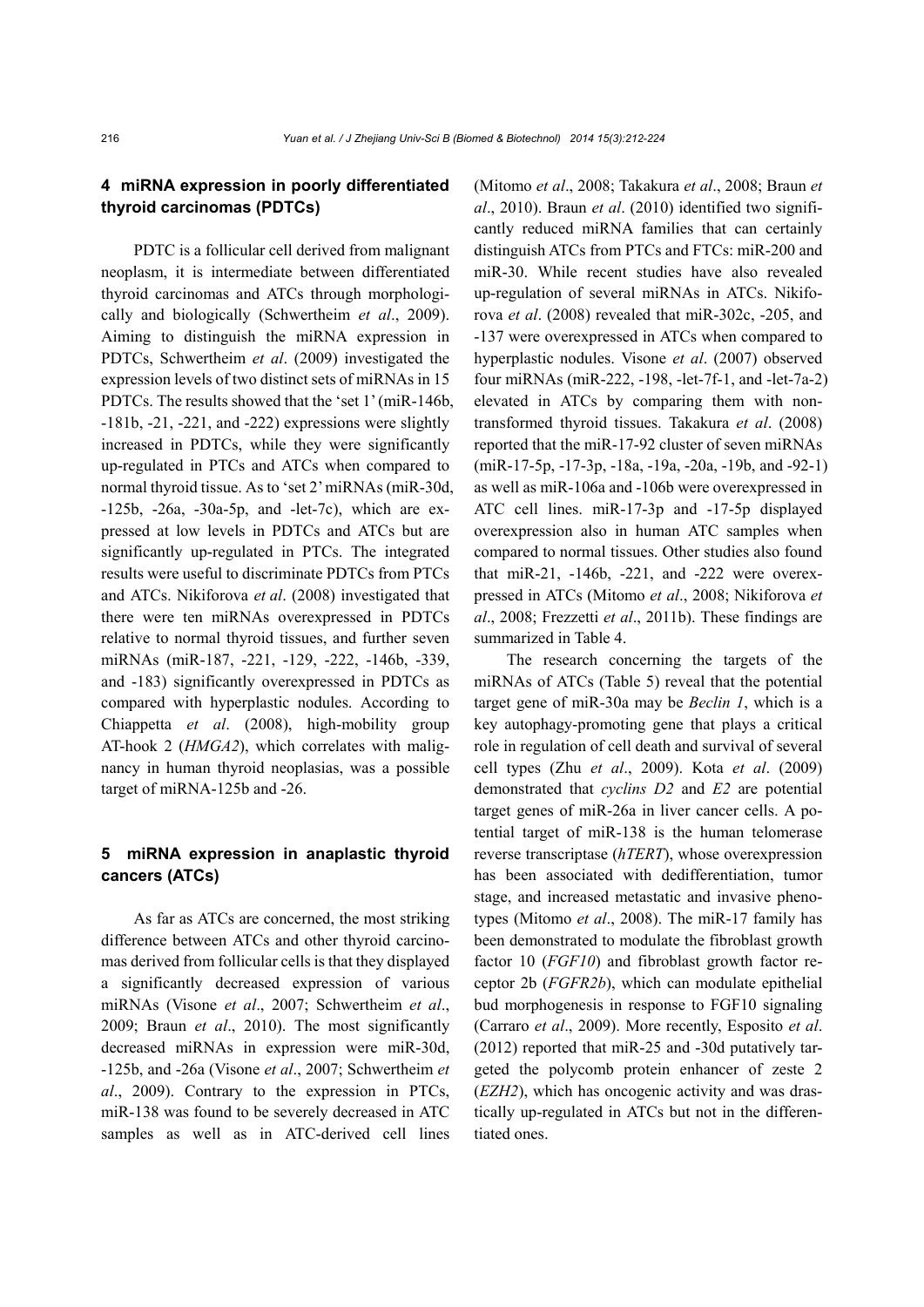| miRNA                             | Specimen    | Detecting   | Experimental | Control           | Expression | Reference            |
|-----------------------------------|-------------|-------------|--------------|-------------------|------------|----------------------|
|                                   | type        | technique   | group        | group             | profile    |                      |
| miR-30d, -125b, -26a, -30a-5p     | Thyroid     | miRNA       | <b>ATC</b>   | Normal thyroid    | Down       | Visone               |
|                                   | sample      | microarrays |              | tissue            |            | <i>et al.</i> , 2007 |
| $miR-138$                         | Snap-frozen | RT-PCR      | <b>ATC</b>   | Papillary thyroid | Down       | Mitomo               |
|                                   | tissue      |             |              | carcinoma         |            | <i>et al.</i> , 2008 |
| miR-302c, -205, -137, -187, -214, | Snap-frozen | RT-PCR      | Tumor tissue | Normal thyroid    | Up         | Nikiforova           |
| $-155, -224, -222, -221$          | tissue      |             |              | tissue            |            | <i>et al.</i> , 2008 |
| miR-222, $-198$ , $-let-7f-1$ ,   | Thyroid     | miRNA       | <b>ATC</b>   | Normal thyroid    | Up         | Visone               |
| $-let-7a-2$                       | sample      | microarrays |              | tissue            |            | <i>et al.</i> , 2007 |
| miR-192, -196a, -194, -429,       | Cell line   | miRNA       | ATC cell     | <b>PT</b>         | Up         | Takakura             |
| $-200b, -7, -10a, -16$            |             | microarrays | lines ARO    |                   |            | <i>et al.</i> , 2008 |

**Table 4 miRNAs aberrantly expressed in anaplastic thyroid cancers (ATCs)**

PT: cells isolated from thyroid tissues of patients with Graves' disease

**Table 5 Potential target genes of unregulated miRNAs of anaplastic thyroid cancers (ATCs)**

| miRNA           | Potential target gene | Potential function                                                                  | Reference             |
|-----------------|-----------------------|-------------------------------------------------------------------------------------|-----------------------|
| $miR-30a$       | Beclin 1              | Regulate cell death and survival of various cell types                              | Zhu et al., 2009      |
| $miR-26a$       | Cyclins D2 and E2     | Cell cycle arrest                                                                   | Kota et al., 2009     |
| $miR-138$       | <b>hTERT</b>          | Dedifferentiation, tumor stage, and increased<br>metastatic and invasive phenotypes | Mitomo et al., 2008   |
| miR-17 family   | STAT3 and MAPK14      | Modulate epithelial bud morphogenesis                                               | Carraro et al., 2009  |
| $m$ iR-25, -30d | EZH <sub>2</sub>      | Oncogenic activity                                                                  | Esposito et al., 2012 |

#### **6 miRNA expression in medullary thyroid cancers (MTCs)**

Few studies have been conducted to investigate the function of miRNAs in MTC pathogenesis. Nikiforova *et al*. (2008) revealed up-regulation of miR-323, -370, -129, -137, -10a, -124a, -224, -127, -9, and -154, which showed a value of fold-change from 142.2 to 32.3 in MTCs compared to normal thyroid tissues (Table 6). A study conducted by Abraham *et al*. (2011) in a series of 19 patients including 12 SMTC and 7 HMTC and their results, which were further validated by quantitative polymerase chain reaction (qPCR), indicated that miR-183 and miR-375 were overexpressed, whereas miR-9\* was down-expressed in SMTC compared with HMTC. Mian *et al*. (2012) verified the overexpression of nine miRNAs (miR-21, -127, -154, -224, -323, -370, -9\*, -183, and -375) by quantitative real-time PCR (qRT-PCR) in MTC patients. To further study the potential target genes of miR-21, they analyzed the immunohistochemical expression of programmed cell death 4 (*PDCD4*) and found that the *PDCD4* expression was significantly

down-regulated in MTC samples in line with the up-regulation of miR-21.

### **7 Association between miRNA expression and thyroid tumor invasion**

The migration and metastasis of cancer cells take place in three steps: adherence, degradation, and movement (Gao *et al*., 2010). In order to invade the circulatory and lymphatic systems to get metastasis, the tumor cells must initiate and completely come through all of these steps (Ponta *et al*., 2001). Gao *et al*. (2010) have done experiments between highly metastatic PTC cell lines and common human PTC cell lines to illustrate the relationship between deregulated miRNAs and metastasis of PTCs. The results showed that 11 miRNAs were differentially expressed in the metastatic and control cell lines. Among the 11 miRNAs, 9 (let-7b, miR-222, -106, -193, -34, -29, -26a, -15a, and -200) were reported to have an important role in tumor metastasis (Nikiforova *et al*., 2008) or epithelial-mesenchymal transition (EMT)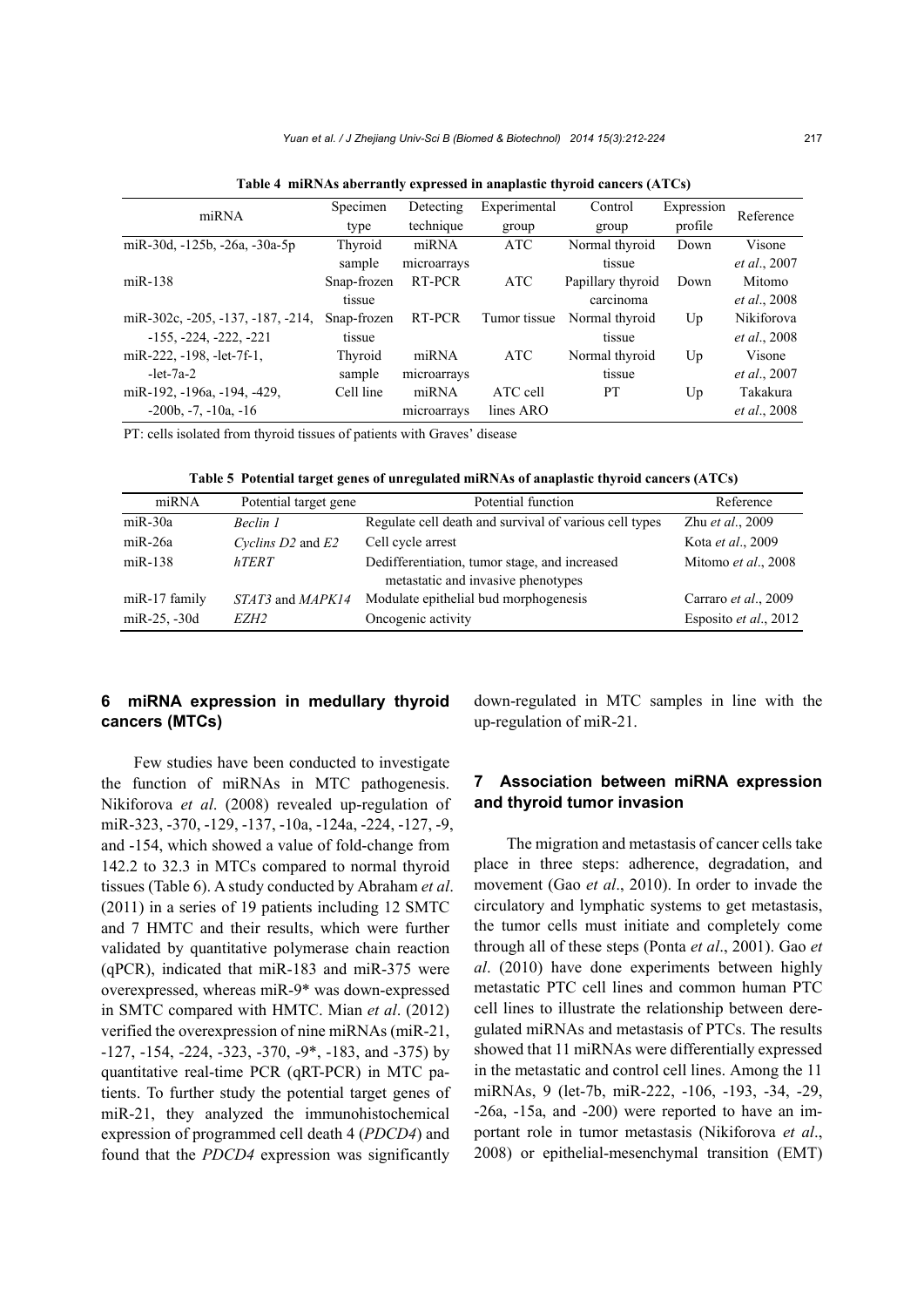| miRNA                                     | Specimen    | Detecting | Experimental | Control                     | Expression | Reference            |
|-------------------------------------------|-------------|-----------|--------------|-----------------------------|------------|----------------------|
|                                           | type        | technique | group        | group                       | profile    |                      |
| miR-323, -370, -129, -137, -10a,          | Snap-frozen | RT-PCR    |              | Tumor tissue Normal thyroid | Up         | Nikiforova           |
| $-124a$ , $-224$ , $-127$ , $-9$ , $-154$ | tissue      |           |              | tissue                      |            | <i>et al.</i> , 2008 |
| miR-183, -375                             | Snap-frozen | qPCR      | <b>SMTC</b>  | <b>HMTC</b>                 | Up         | Abraham              |
|                                           | tissue      |           |              |                             |            | <i>et al.</i> , 2011 |
| $miR-9*$                                  | Snap-frozen | qPCR      | <b>SMTC</b>  | <b>HMTC</b>                 | Down       | Abraham              |
|                                           | tissue      |           |              |                             |            | <i>et al.</i> , 2011 |
| miR-21, -127, -154, -224, -323,           | Snap-frozen | aRT-PCR   | <b>MTC</b>   | Normal thyroid              | Up         | Mian et al.,         |
| $-370, -9^*$ , $-183, -375$               | tissue      |           |              | tissue                      |            | 2012                 |

**Table 6 miRNAs aberrantly expressed in medullary thyroid cancers (MTCs)** 

HMTC: hereditary medullary thyroid cancer; SMTC: sporadic medullary thyroid cancer

(Gregory *et al*., 2008; Korpal and Kang, 2008; Gebeshuber *et al*., 2009), while another two miRNAs (miR-199b and -16) were respectively involved in the tumor stem cell fate determination and apoptosis (Garzia *et al*., 2009; Guo *et al*., 2009). In another study, Yip *et al*. (2011) observed that miR-146b, -221, -222, and -155 were enhanced by up-regulation, while miR-1, -34b, -130b, and -138 were significantly down-regulated in aggressive tumors compared with non-aggressive PTCs. miR-183 and miR-375, which can predict lateral lymph node metastases in MTC, are associated with residual disease, metastases, and mortality (Abraham *et al*., 2011). While high miR-224 levels have been associated with lower stages of diagnosis, and none lymph node metastases or a biochemically free status was at the terminal of the follow-up in MTCs (Mian *et al*., 2012).

Because miRNAs play their functions by influencing their target genes, the metastasis-related genes have become the focus of the ongoing research. One study about miR-146b was conducted *in vitro* in a highly metastatic human breast cancer cell line (Hurst *et al*., 2009). The breast cancer metastasis suppressor 1 (*BRSM1*) up-regulates miR-146a and -146b, which can suppress breast cancer metastasis since they are likely to reduce the signaling through the NF-κB pathway (Fig. 1). *TSPAN3*, the potential target of miR-197, which belongs to the tetraspan superfamily, was inversely correlated with the metastatic potential in melanoma (Argraves *et al*., 2003; Colamaio *et al*., 2011). One potential target gene of miR-1 is *CXCR4*, which is often overexpressed in PTCs and plays a major role in lymph node metastasis from a primary tumor (Castellone *et al*., 2004).

#### **8 Circulating miRNA expression profiles in thyroid tumor**

There have previously been lots of diagnostic and/or prognostic markers for thyroid tumor tissues or cells from fine-needle aspiration (FNA). Yu *et al*. (2012) stuided the relationship between genome-wide serum miRNA expression profiles and thyroid tumors using Solexa sequencing followed by extensive qRT-PCR validation in 245 subjects (106 PTCs, 95 benign nodules, and 44 healthy controls). The results suggested that the expressions of serum let-7e, miR-151-5p, and miR-222 were significantly increased in the PTC cases compared to the benign cases and healthy controls. Receiver operating characteristic curve analyses indicated that these three miRNAs had a high diagnostic sensitivity and specificity for PTCs and their expression levels were well-correlated with certain clinicopathological features, such as nodal status, tumor size, multifocal lesion status, and the tumor-node-metastasis stage. Besides, one important thing of the serum miRNAs profiles may be their convenient and minimally invasive characters as novel diagnostic markers for PTC, though large-scale and multi-center studies are needed.

#### **9 Contribution of single nucleotide polymorphism (SNP) to thyroid tumors**

SNPs are the most common type of genetic variation which can lead to alterations in miRNA expression resulting in diverse functional consequences (Wang *et al*., 2012), such as population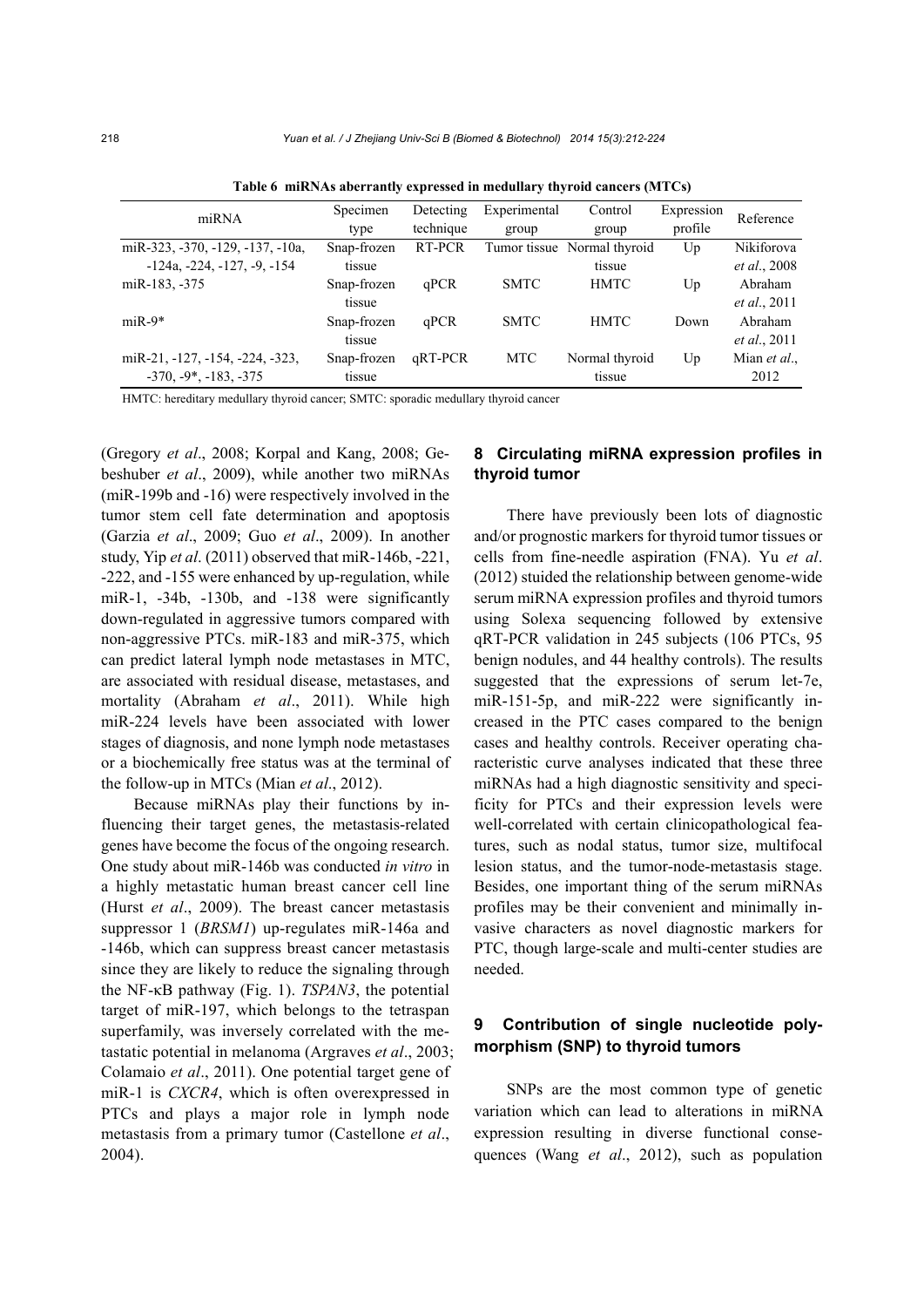diversity, disease susceptibility, and individual response to medicine (Shastry, 2009). SNPs located in miRNA-related regions including primary and precursor miRNA sequences, seed sequence of miRNAs, miRNA processing genes, and 3' UTR of target genes, can diversify miRNA production and the affinity and specificity between miRNAs and mRNAs (Landi *et al*., 2012). Since a specific miRNA has the ability to regulate hundreds of target mRNAs, SNPs in miRNAs may produce varied functions (Wang *et al*., 2012). Here, miR-146a rs2910164 was one of the most common studied miRNA polymorphisms (Yue *et al*., 2011; Zhou *et al*., 2011).

Human miR-146 comes in two distinct forms: miR-146a encoded on chromosome 5q33 and miR-146b encoded on chromosome 10q24 (Jazdzewski *et al*., 2008). The two related miR-146s are differentially regulated, with miR-146a strongly induced by lipopolysaccharide and regulated by NF-κB (Taganov *et al*., 2006; Jazdzewski *et al*., 2008). The miR-146a rs2910164 polymorphism is located at a position +60 relative to the first nucleotide of pre-miR-146a. The G to C change in the passenger strand results in a decreased mature miR-146a (Yue *et al*., 2011). Jazdzewski *et al*. (2008) found that the miR-146a rs2910164 CC genotype in pre-miR-146a was associated with a reduced production of mature miR-146a and contributed to a genetic predisposition to PTC. Because miR-146a is known to be an NF-κBdependent gene (Taganov *et al*., 2006; Cameron *et al*., 2008) and can inhibit the downstream target genes, *TRAF6* and *IRAK1*, two key downstream adapter molecules of the TLR and cytokine receptors, Jazdzewski *et al.* (2008) speculated that the SNP can affect the negative feedback regulation loop in TLR and cytokine signaling pathway.

# **10 Correlation of somatic mutations with deregulated miRNA expression in thyroid tumors**

Recent studies have suggested that genetic alterations in oncogenes may be of clinical use in thyroid neoplasms. The most common genetic alterations occurring in thyroid cancers are related with signal transduction pathways, including tyrosine kinase receptors [*RET/PTC* and neurotrophic tyrosine receptor kinase (*NTRK*)], signaling proteins (*BRAF* and *RAS*), and nuclear proteins [paired box (*PAX*) *8* and peroxisome proliferator-activated receptor γ (*PPAR-γ*)] (Vriens *et al*., 2009). These genetic changes are always mutually exclusive (Shibru *et al*., 2008) and have something to show about the deregulated miRNAs.

Mutation of the *BRAF* gene is most prominent in PTCs with an appearance up to 50% (Kondo *et al*., 2006; Pallante *et al*., 2010). The *BRAF* mutation in primary PTC is a T-A substitution at nucleotide 1799 in exon 15, which results in a change from valine acid to glutamic acid at codon 600 (V600E) of the BRAF protein (Wellbrock *et al*., 2004; Wojciechowska and Lewinski, 2006; Mitsiades *et al*., 2007), resulting in activation of the mitogen-activated protein kinase (MAPK) pathway (Wan *et al*., 2004; Knauf *et al*., 2005). The presence of a *BRAF* mutation has been associated with the poorer prognosis in PTC patients, such as an advanced stage at diagnosis, extrathyroidal extension, and lymph node metastasis (Xing, 2007; Elisei *et al*., 2008a; Yip *et al*., 2009). Recently, studies aiming to show an association between *BRAF* positivity and miR-146b in aggressive PTCs (Chou *et al*., 2010; Yip *et al*., 2011) found that miR-146b was significantly overexpressed in *BRAF*-positive PTCs with aggressive tumor behaviors. Mutations of the *RAS*  genes (*K-RAS*, *H-RAS*, and *N-RAS* presented in codons 12, 13, and 61, respectively) were found in all thyroid cancers. The mutation frequencies are 10%– 20% in PTCs, 20%–40% in FTAs, 40%–50% in FTCs, 20%–55% in PDTCs, and 20%–60% in ATCs (Kondo *et al*., 2006; Pallante *et al*., 2010). RAS proteins are plasma membrane GTPases activated by growth factor receptors, non-receptor tyrosine kinases, and G-protein-coupled receptors (Fagin and Mitsiades, 2008). It was reported that *RAS*-positive PTCs expressed the highest amount of miR-146 (Nikiforova *et al*., 2008). *RET* rearrangement is caused by interchromosomal translocations and there have been reported a total of 15 different *RET/PTC* rearrangements. The most widely occurring are *RET/PTC1* (RET kinase fused with *H4* gene) and *RET/PTC3* (RET kinase fused with *RFG* gene) (Pallante *et al*.,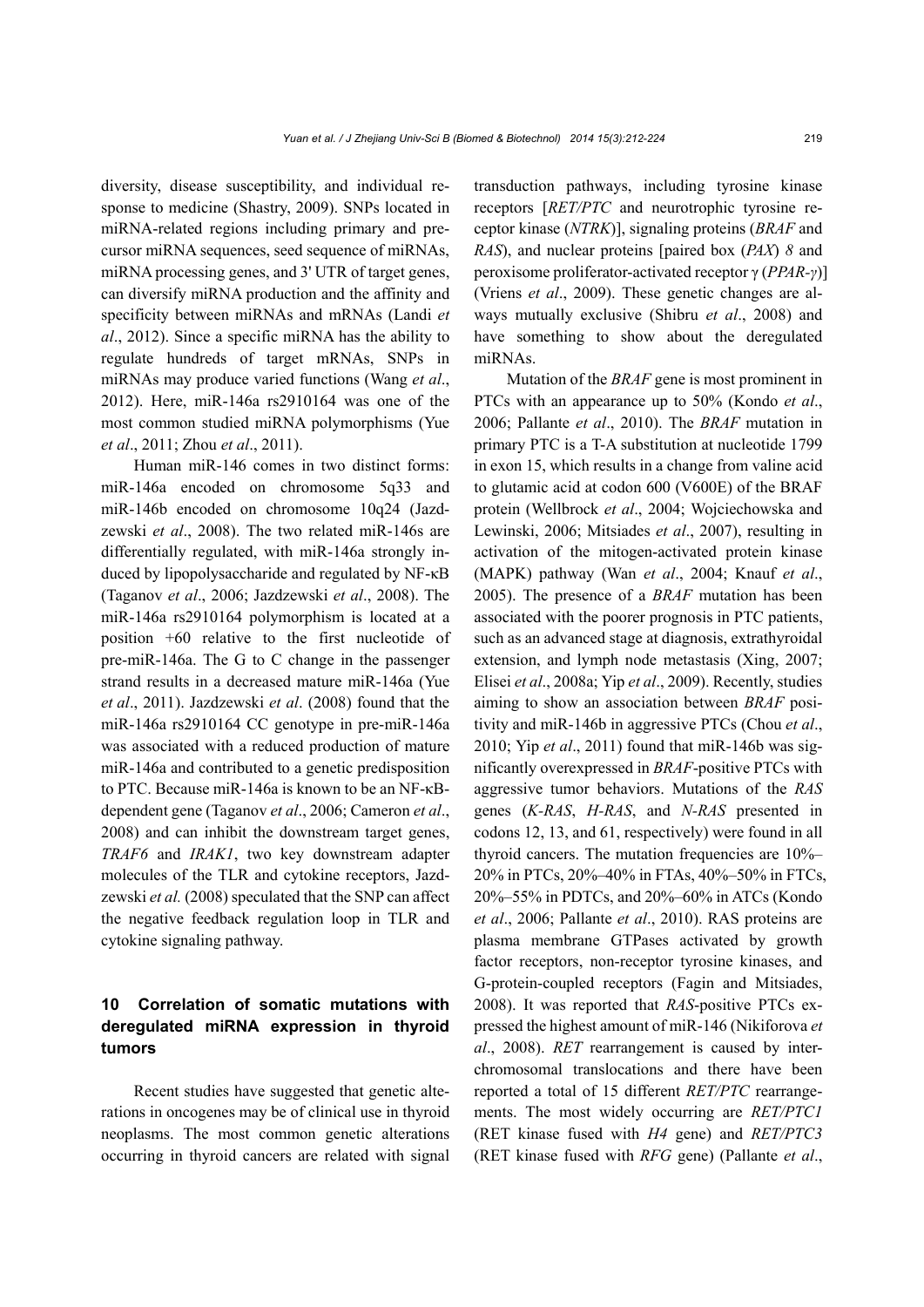2010). Nikiforova *et al*. (2008) reported that miR-187 was expressed at high levels in PTCs harboring *RET/PTC* rearrangements, while miR-221 and -222 were found at the highest level in *BRAF*- and *RAS*-positive PTCs. The frequencies of *RET* rearrangements are lower in PTCs (20%–40%) and PDTCs (~10%) (Vriens *et al*., 2009; Braun and Hüttelmaier, 2011). However, it has been documented that the frequency of *RET* rearrangement in MTC cases is in the range of 40%–50% (Elisei *et al*., 2008b). And significantly lower miR-127 levels were observed in SMTC carrying somatic *RET* mutations in comparison to SMTC carrying a wild-type *RET* (Mian *et al*., 2012).

#### **11 Summary**

MicroRNAs constitute a recently identified class of small endogenous noncoding RNAs that act as negative regulators of the protein-coding gene expression and may impact cell differentiation, proliferation, and survival, i.e., all fundamental cellular processes implicated in carcinogenesis. The miRNA expressiones are deregulated in many types of human cancers, including thyroid cancer. There are many types of thyroid carcinomas, such as PTCs, FTCs, ATCs, and MTCs. Several studies have shown the deregulation of miRNA expression in human thyroid carcinomas, such as miR-146, -221, -222, -155, and -181a up-regulated in human PTC as compared with normal human tissue; miR-192, -197, -328, and -346 overexpressed in FTC as compared with Fas; and, miR-17-92 cluster overexpressed in ATC cell lines as compared with normal tissues and follicular carcinoma cell lines. Among these deregulated miRNAs, some have relevance with the thyroid tumor invasion and metastasis. Besides, circulating miRNA (serum or peripheral blood miRNAs) expression profiles in thyroid tumor have been studied recently, as novel diagnostic and/or prognostic tools. SNPs, as the most common type of genetic variation, which exist in miRNA genes, can lead to diverse functional consequences, including thyroid carcinomas. And the somatic mutations have relevance with the deregulated miRNA expression in thyroid tumors. For example, miR-146b was significantly overexpressed in the *BRAF*-positive PTC that also had aggressive tumor behaviors and it was reported that *RAS*-positive PTCs expressed the highest amount of miR-146.

In this review, the documented miRNA profiles and their potential target genes in each type of thyroid tumor were summarized. We also recorded the latest researches on circulating miRNA expression profiles in thyroid tumors and the contribution of SNPs to thyroid tumors, in order to contribute to the search for thyroid tumor diagnosis and treatment.

#### **Compliance with ethics guidelines**

Zi-ming YUAN, Zhi-li YANG, and Qi ZHENG declare that they have no conflict of interest.

This article does not contain any studies with human or animal subjects performed by any of the authors.

#### **References**

- Abraham, D., Jackson, N., Gundara, J.S., *et al*., 2011. MicroRNA profiling of sporadic and hereditary medullary thyroid cancer identifies predictors of nodal metastasis, prognosis, and potential therapeutic targets. *Clin. Cancer Res*., **17**(14):4772-4781. [doi:10.1158/1078-0432. CCR-11-0242]
- Agretti, P., Ferrarini, E., Rago, T., *et al*., 2012. MicroRNA expression profile helps to distinguish benign nodules from papillary thyroid carcinomas starting from cells of fine-needle aspiration. *Eur. J. Endocrinol*., **167**(3): 393-400. [doi:10.1530/EJE-12-0400]
- Ambros, V., 2004. The functions of animal microRNAs. *Nature*, **431**(7006):350-355. [doi:10.1038/nature02871]
- Argraves, W.S., Greene, L.M., Cooley, M.A., *et al*., 2003. Fibulins: physiological and disease perspectives. *EMBO Rep*., **4**(12):1127-1131. [doi:10.1038/sj.embor.7400033]
- Bartel, D.P., 2004. MicroRNAs: genomics, biogenesis, mechanism, and function. *Cell*, **116**(2):281-297. [doi:10. 1016/S0092-8674(04)00045-5]
- Bhaumik, D., Scott, G.K., Schokrpur, S., *et al*., 2008. Expression of microRNA-146 suppresses NF-κB activity with reduction of metastatic potential in breast cancer cells. *Oncogene*, **27**(42):5643-5647. [doi:10.1038/onc.2008. 171]
- Boucheix, C., Duc, G.H., Jasmin, C., *et al*., 2001. Tetraspanins and malignancy. *Expert Rev. Mol. Med*., **3**(4):1-17. [doi:10.1017/S1462399401002381]
- Braun, J., Hüttelmaier, S., 2011. Pathogenic mechanisms of deregulated microRNA expression in thyroid carcinomas of follicular origin. *Thyroid Res*., **4**(Suppl. 1):S1. [doi:10. 1186/1756-6614-4-S1-S1]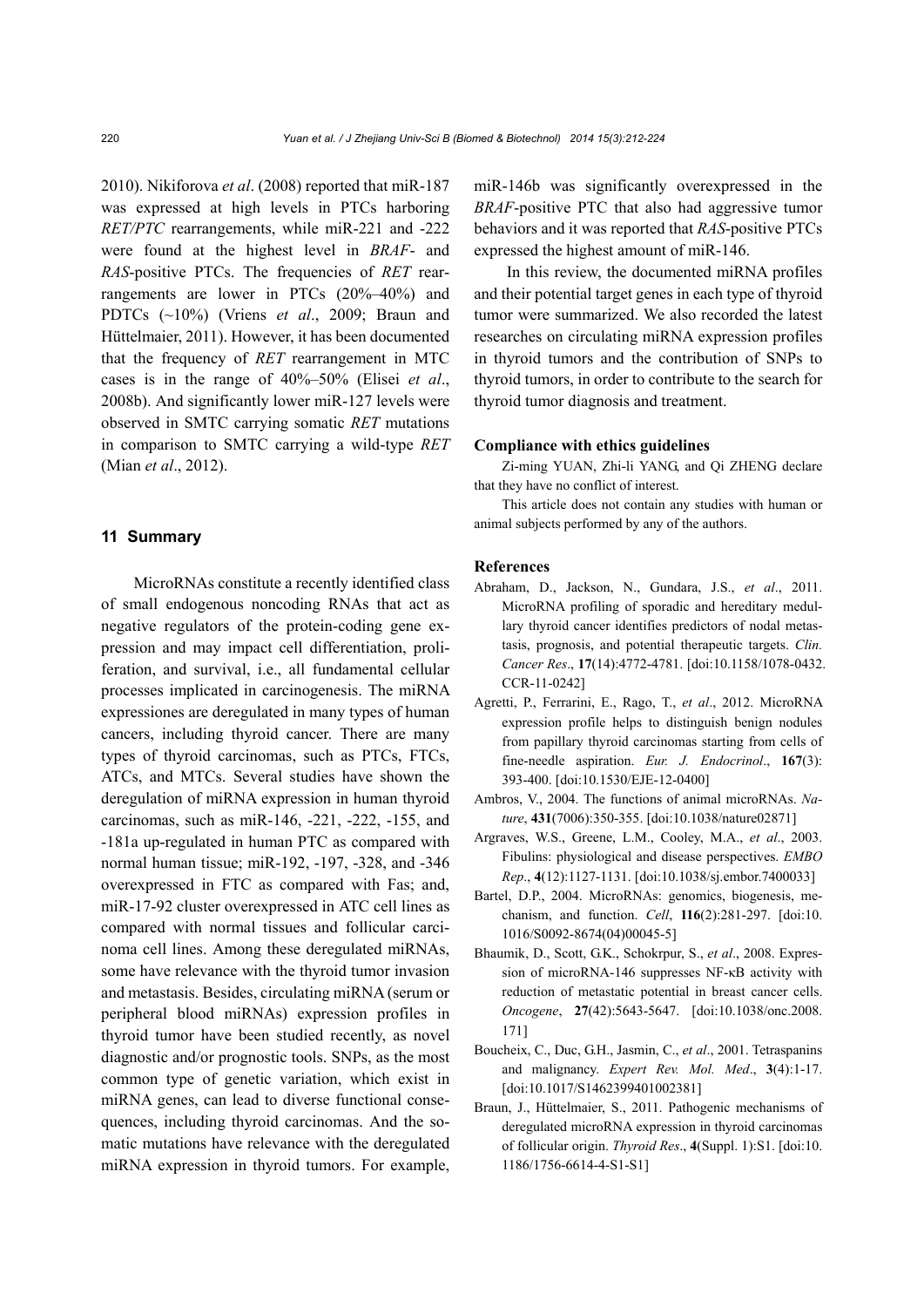- Braun, J., Hoang-Vu, C., Dralle, H., *et al*., 2010. Downregulation of microRNAs directs the EMT and invasive potential of anaplastic thyroid carcinomas. *Oncogene*, **29**(29):4237-4244. [doi:10.1038/onc.2010.169]
- Cameron, J.E., Yin, Q., Fewell, C., *et al*., 2008. Epstein-Barr virus latent membrane protein 1 induces cellular microRNA miR-146a, a modulator of lymphocyte signaling pathways. *J. Virol*., **82**(4):1946-1958. [doi:10.1128/JVI. 02136-07]
- Carraro, G., El-Hashash, A., Guidolin, D., *et al*., 2009. miR-17 family of microRNAs controls *FGF10*-mediated embryonic lung epithelial branching morphogenesis through *MAPK14* and *STAT3* regulation of E-cadherin distribution. *Dev. Biol*., **333**(2):238-250. [doi:10.1016/j.ydbio.2009. 06.020]
- Castellone, M.D., Guarino, V., de Falco, V., *et al*., 2004. Functional expression of the *CXCR4* chemokine receptor is induced by *RET/PTC* oncogenes and is a common event in human papillary thyroid carcinomas. *Oncogene*, **23**(35):5958-5967. [doi:10.1038/sj.onc.1207790]
- Chen, Y.T., Kitabayashi, N., Zhou, X.K., *et al*., 2008. MicroRNA analysis as a potential diagnostic tool for papillary thyroid carcinoma. *Mod. Pathol*., **21**(9): 1139-1146. [doi:10.1038/modpathol.2008.105]
- Chiappetta, G., Ferraro, A., Vuttariello, E., *et al*., 2008. *HMGA2* mRNA expression correlates with the malignant phenotypein human thyroid neoplasias. *Eur. J. Cancer*, **44**(7):1015-1021. [doi:10.1016/j.ejca.2008.02.039]
- Chin, L., Hahn, W.C., Getz, G., *et al*., 2011. Making sense of cancer genomic data. *Genes Dev*., **25**(6):534-555. [doi:10. 1101/gad.2017311]
- Chou, C.K., Chen, R.F., Chou, F.F., *et al*., 2010. miR-146b is highly expressed in adult papillary thyroid carcinomas with high risk features including extrathyroidal invasion and the *BRAF*V600E mutation. *Thyroid*, **20**(5):489-494. [doi:10.1089/thy.2009.0027]
- Ciafrè, S.A., Galardi, S., Mangiola, A., *et al*., 2005. Extensive modulation of a set of microRNAs in primary glioblastoma. *Biochem. Biopys. Res. Commun*., **334**(4): 1351-1358. [doi:10.1016/j.bbrc.2005.07.030]
- Colamaio, M., Borbone, E., Russo, L., *et al*., 2011. miR-191 down-regulation plays a role in thyroid follicular tumors through *CDK6* targeting. *J. Clin. Endocrinol. Metab*., **96**(12):E1915-E1924. [doi:10.1210/jc.2011-0408]
- Cowland, J.B., Hother, C., Grønbaek, K., 2007. MicroRNAs and cancer. *APMIS*, **115**(10):1090-1106. [doi:10.1111/j. 1600-0463.2007.apm\_775.xml.x]
- Dean, D.S., Gharib, H., 2008. Epidemiology of thyroid nodules. *Best Pract. Res. Clin. Endocrinol. Metab*., **22**(6): 901-911. [doi:10.1016/j.beem.2008.09.019]
- Elisei, R., Ugolini, C., Viola, D., *et al*., 2008a. *BRAF*V600E mutation and outcome of patients with papillary thyroid carcinoma: a 15-year median follow-up study. *J. Clin. Endocrinol. Metab*., **93**(10):3943-3949. [doi:10.1210/jc.

2008-0607]

- Elisei, R., Cosci, B., Romei, C., *et al*., 2008b. Prognostic significance of somatic *RET* oncogene mutations in sporadic medullary thyroid cancer: a 10-year follow-up study. *J. Clin. Endocrinol. Metab*., **93**(3):682-687. [doi:10. 1210/jc.2007-1714]
- Esposito, F., Tornincasa, M., Pallante, P., *et al*., 2012. Down-regulation of the miR-25 and miR-30d contributes to the development of anaplastic thyroid carcinoma targeting the polycomb protein EZH2. *J. Clin. Endocrinol. Metab*., **97**(5):E710-E718. [doi:10.1210/jc.2011-3068]
- Fagin, J.A., Mitsiades, N., 2008. Molecular pathology of thyroid cancer: diagnostic and clinical implications. *Best Pract. Res. Clin. Endocrinol. Metab*., **22**(6):955-969. [doi:10.1016/j.beem.2008.09.017]
- Felli, N., Fontana, L., Pelosi, E., *et al*., 2005. MicroRNAs 221 and 222 inhibit normal erythropoiesis and erythroleukemic cell growth via kit receptor down-modulation. *PNAS*, **102**(50):18081-18086. [doi:10.1073/pnas.050621 6102]
- Ferraz, C., Eszlinger, M., Paschke, R., 2011. Current state and future perspective of molecular diagnosis of fine-needle aspiration biopsy of thyroid nodules. *J. Clin. Endocrinol. Metab*., **96**(7):2016-2026. [doi:10.1210/jc.2010-2567]
- Frezzetti, D., Reale, C., Calì, G., *et al*., 2011a. The microRNAprocessing enzyme Dicer is essential for thyroid function. *PLoS ONE*, **6**(11):e27648. [doi:10.1371/journal.pone. 0027648]
- Frezzetti, D., de Menna, M., Zoppoli, P., *et al*., 2011b. Upregulation of miR-21 by Ras *in vivo* and its role in tumor growth. *Oncogene*, **30**(3):275-286. [doi:10.1038/onc. 2010.416]
- Galardi, S., Mercatelli, N., Giorda, E., *et al*., 2007. miR-221 and miR-222 expression affects the proliferation potential of human prostate carcinoma cell lines by targeting *p27Kip1*. *J. Biol. Chem*., **282**(32):23716-23724. [doi:10. 1074/jbc.M701805200]
- Gallagher, W.M., Greene, L.M., Ryan, M.P., *et al*., 2001. Human fibulin-4: analysis of its biosynthetic processing and mRNA expression in normal and tumour tissues. *FEBS Lett*., **489**(1):59-66. [doi:10.1016/S0014-5793(00) 02389-9]
- Gao, Y., Wang, C., Shan, Z., *et al*., 2010. miRNA expression in a human papillary thyroid carcinoma cell line varies with invasiveness. *Endocr. J*., **57**(1):81-86. [doi:10.1507/ endocrj.K09E-220]
- Garofalo, M., Quintavalle, C., di Leva, G., *et al*., 2008. MicroRNA signatures of TRAIL resistance in human non-small cell lung cancer. *Oncogene*, **27**(27):3845-3855. [doi:10.1038/onc.2008.6]
- Garzia, L., Andolfo, I., Cusanelli, E., *et al*., 2009. MicroRNA-199b-5p impairs cancer stem cells through negative regulation of *HES1* in medulloblastoma. *PLoS ONE*, **4**(3): e4998. [doi:10.1371/journal.pone.0004998]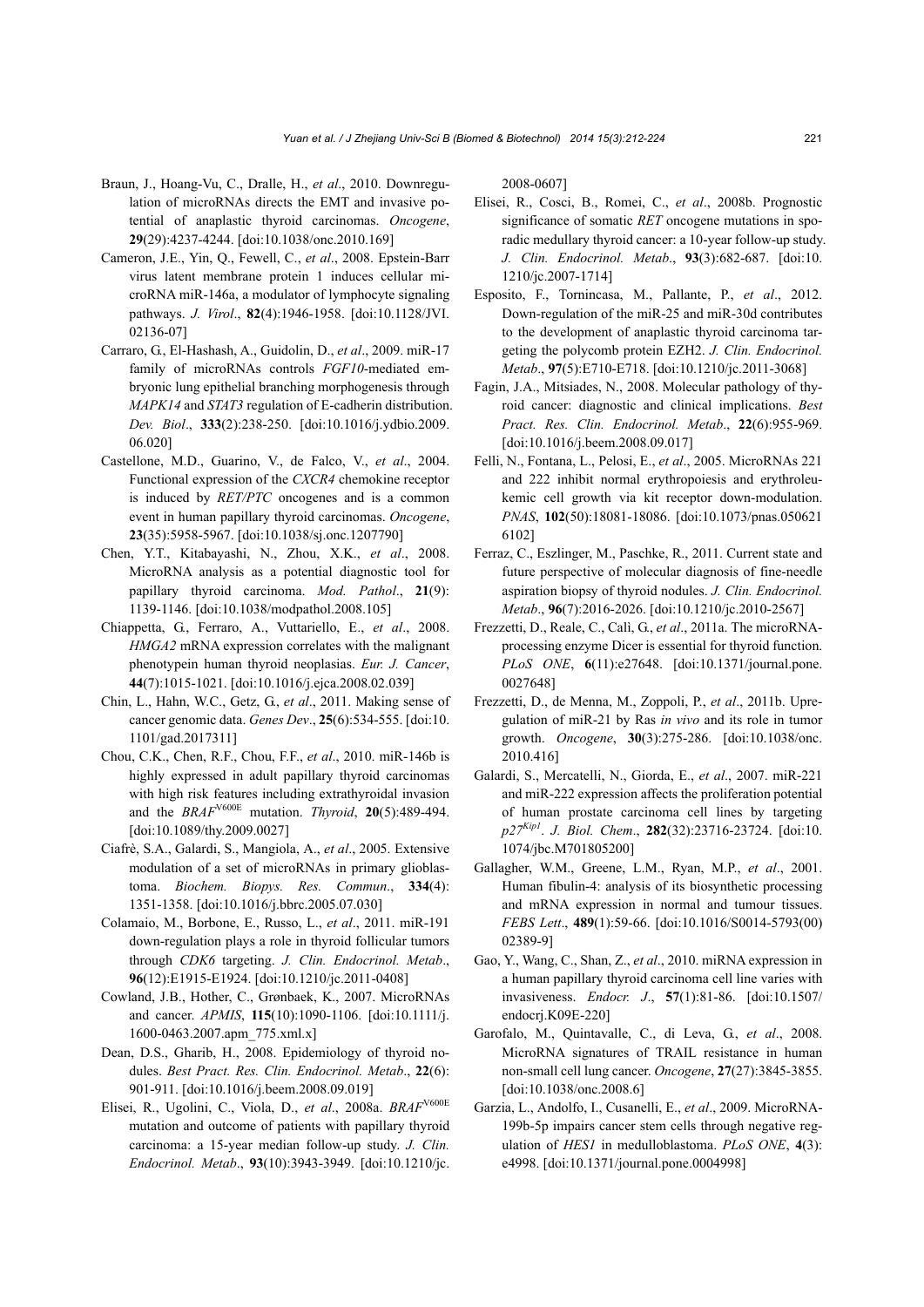- Gebeshuber, C.A., Zatloukal, K., Martinez, J., 2009. miR-29a suppresses tristetraprolin, which is a regulator of epithelial polarity and metastasis. *EMBO Rep*., **10**(4): 400-405. [doi:10.1038/embor.2009.9]
- Geraldo, M.V., Yamashita, A.S., Kimura, E.T., 2012. Micro-RNA *miR-146b-5p* regulates signal transduction of TGF-β by repressing *SMAD4* in thyroid cancer. *Oncogene*, **31**(15):1910-1922. [doi:10.1038/onc.2011.381]
- Gharib, H., 2004. Changing trends in thyroid practice: understanding nodular thyroid disease. *Endocr. Pract*., **10**(1): 31-39. [doi:10.4158/EP.10.1.31]
- Gregory, P.A., Bracken, C.P., Bert, A.G., *et al*., 2008. Micro-RNAs as regulators of epithelial-mesenchymal transition. *Cell Cycle*, **7**(20):3112-3118.
- Guo, C.J., Pan, Q., Li, D.G., *et al*., 2009. miR-15b and miR-16 are implicated in activation of the rat hepatic stellate cell: an essential role for apoptosis. *J. Hepatol*., **50**(4):766-778. [doi:10.1016/j.jhep.2008.11.025]
- He, H., Jazdzewski, K., Li, W., *et al*., 2005. The role of microRNA genes in papillary thyroid carcinoma. *PNAS*, **102**(52):19075-19080. [doi:10.1073/pnas.0509603102]
- Huang, Y., Shen, X.J., Zou, Q., *et al*., 2010. Biological functions of microRNAs: a review. *J. Physiol. Biochem*., **67**(1):129-139. [doi:10.1007/s13105-010-0050-6]
- Hurst, D.R., Edmonds, M.D., Scott, G.K., *et al*., 2009. Breast cancer metastasis suppressor 1 up-regulates miR-146, which suppresses breast cancer metastasis. *Cancer Res*., **69**(4):1279-1283. [doi:10.1158/0008-5472.CAN-08-3559]
- Jazdzewski, K., Murray, E.L., Franssila, K., *et al*., 2008. Common SNP in pre-miR-146a decreases mature miR expression and predisposes to papillary thyroid carcinoma. *PNAS*, **105**(20):7269-7274. [doi:10.1073/pnas.080268 2105]
- Knauf, J.A., Ma, X., Smith, E.P., *et al*., 2005. Targeted expression of *BRAF*V600E in thyroid cells of transgenic mice results in papillary thyroid cancers that undergo dedifferentiation. *Cancer Res*., **65**(10):4238-4245. [doi:10.1158/ 0008-5472.CAN-05-0047]
- Kondo, T., Ezzat, S., Asa, S.L., 2006. Pathogenetic mechanisms in thyroid follicular-cell neoplasia. *Nat. Rev. Cancer*, **6**(4):292-306. [doi:10.1038/nrc1836]
- Korpal, M., Kang, Y., 2008. The emerging role of miR-200 family of microRNAs in epithelial-mesenchymal transition and cancer metastasis. *RNA Biol*., **5**(3):115-119.
- Kota, J., Chivukula, R.R., O'Donnell, K.A., *et al*., 2009. Therapeutic microRNA delivery suppresses tumorigenesis in a murine liver cancer model. *Cell*, **137**(6):1005-1017. [doi:10.1016/j.cell.2009.04.021]
- Ku, G., McManus, M.T., 2008. Behind the scenes of a small RNA gene-silencing pathway. *Hum. Gene Ther*., **19**(1): 17-26. [doi:10.1089/hum.2007.1226]
- Labbaye, C., Spinello, I., Quaranta, M.T., *et al*., 2008. A threestep pathway comprising *PLZF*/miR-146a/*CXCR4* controls megakaryopoiesis. *Nat. Cell Biol*., **10**(7):788-801.

[doi:10.1038/ncb1741]

- Landi, D., Gemignani, F., Landi, S., 2012. Role of variations within microRNA-binding sites in cancer. *Mutagenesis*, **27**(2):205-210. [doi:10.1093/mutage/ger055]
- Leone, V., D'Angelo, D., Rubio, I., *et al*., 2011. miR-1 is a tumor suppressor in thyroid carcinogenesis targeting *CCND2*, *CXCR4*, and *SDF-1α*. *J. Clin. Endocrinol. Metab*., **96**(9):E1388-E1398. [doi:10.1210/jc.2011-0345]
- Liu, X., Cheng, Y., Yang, J., *et al*., 2012. Cell-specific effects of miR-221/222 in vessels: molecular mechanism and therapeutic application. *J. Mol. Cell. Cardiol*., **52**(1): 245-255. [doi:10.1016/j.yjmcc.2011.11.008]
- Marini, F., Luzi, E., Brandi, M.L., 2011. MicroRNA role in thyroid cancer development. *J. Thyroid Res*., **2011**: 407123. [doi:10.4061/2011/407123]
- Mattie, M.D., Benz, C.C., Bowers, J., *et al*., 2006. Optimized high-throughput microRNA expression profiling provides novel biomarker assessment of clinical prostate and breast cancer biopsies. *Mol. Cancer*, **5**(1):24. [doi:10. 1186/1476-4598-5-24]
- Mazeh, H., 2012. MicroRNA as a diagnostic tool in fineneedle aspiration biopsy of thyroid nodules. *Oncologist*, **17**(8):1032-1038. [doi:10.1634/theoncologist.2012-0013]
- McHenry, C.R., Phitayakorn, R., 2011. Follicular adenoma and carcinoma of the thyroid gland. *Oncologist*, **16**(5): 585-593. [doi:10.1634/theoncologist.2010-0405]
- Menon, M.P., Khan, A., 2009. micro-RNAs in thyroid neoplasms: molecular, diagnostic and therapeutic implications. *J. Clin. Pathol*., **62**(11):978-985. [doi:10.1136/jcp.2008. 063909]
- Mian, C., Pennelli, G., Fassan, M., *et al*., 2012. MicroRNA profiles in familial and sporadic medullary thyroid carcinoma: preliminary relationships with *RET* status and outcome. *Thyroid*, **22**(9):890-896. [doi:10.1089/thy. 2012.0045]
- Mitomo, S., Maesawa, C., Ogasawara, S., *et al*., 2008. Downregulation of miR-138 is associated with overexpression of human telomerase reverse transcriptase protein in human anaplastic thyroid carcinoma cell lines. *Cancer Sci*., **99**(2):280-286. [doi:10.1111/j.1349-7006. 2007.00666.x]
- Mitsiades, C.S., Negri, J., McMullan, C., *et al*., 2007. Targeting *BRAF*V600E in thyroid carcinoma: therapeutic implications. *Mol. Cancer Ther*., **6**(3):1070-1078. [doi:10. 1158/1535-7163.MCT-06-0449]
- Murakami, Y., Yasuda, T., Saigo, K., *et al*., 2006. Comprehensive analysis of microRNA expression patterns in hepatocellular carcinoma and non-tumorous tissues. *Oncogene*, **25**(17):2537-2545. [doi:10.1038/sj.onc.1209 283]
- Nikiforov, Y.E., Nikiforova, M.N., 2011. Molecular genetics and diagnosis of thyroid cancer. *Nat. Rev. Endocrinol*., **7**(10):569-580. [doi:10.1038/nrendo.2011.142]
- Nikiforova, M.N., Tseng, G.C., Steward, D., *et al*., 2008.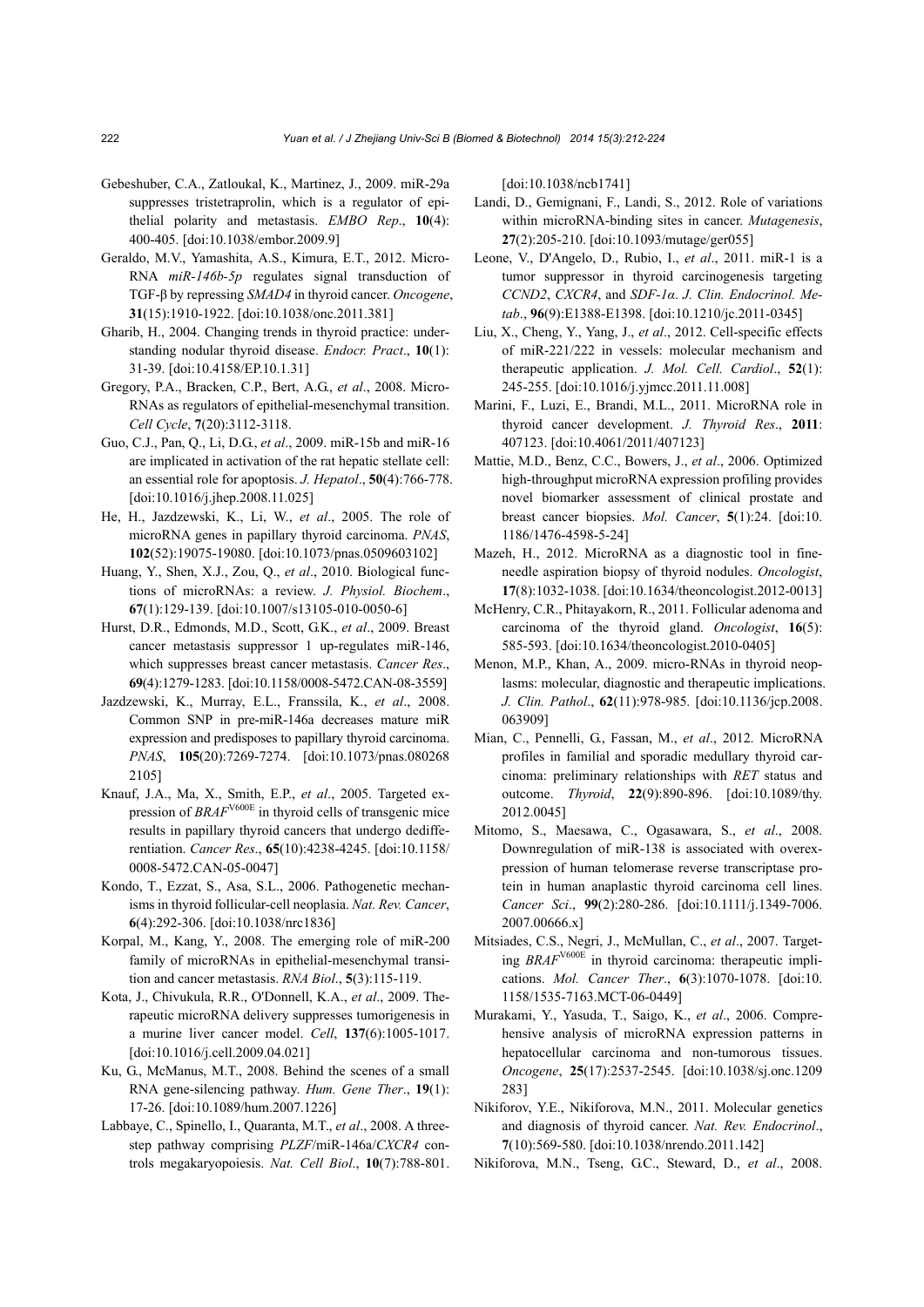MicroRNA expression profiling of thyroid tumors: biological significance and diagnostic utility. *J. Clin. Endocrinol. Metab*., **93**(5):1600-1608. [doi:10.1210/jc.2007- 2696]

- Nikiforova, M.N., Chiosea, S.I., Nikiforov, Y.E., 2009. MicroRNA expression profiles in thyroid tumors. *Endocr. Pathol*., **20**(2):85-91. [doi:10.1007/s12022-009-9069-z]
- Pallante, P., Visone, R., Croce, C.M., *et al*., 2010. Deregulation of microRNA expression in follicular-cell-derived human thyroid carcinomas. *Endocr. Relat. Cancer*, **17**(1):91-104. [doi:10.1677/ERC-09-0217]
- Ponta, H., Hofmann, M., Herrlich, P., 2001. Recent advances in the genetics of metastasis. *Eur. J. Cancer*, **30A**(13): 1995-2001.
- Ricarte-Filho, J.C., Fuziwara, C.S., Yamashita, A.S., *et al*., 2009. Effects of *let-7* microRNA on cell growth and differentiation of papillary thyroid cancer. *Transl. Oncol*., **2**(4):236-241.
- Schulte, K.M., Jonas, C., Krebs, R., *et al*., 2001. Activin A and activin receptors in thyroid cancer. *Thyroid*, **11**(1):3-14. [doi:10.1089/10507250150500603]
- Schwertheim, S., Sheu, S.Y., Worm, K., *et al*., 2009. Analysis of deregulated miRNAs is helpful to distinguish poorly differentiated thyroid carcinoma from papillary thyroid carcinoma. *Horm. Metab. Res*., **41**(6):475-481. [doi:10. 1055/s-0029-1215593]
- Shastry, B.S., 2009. SNPs: impact on gene function and phenotype. *In*: Komar, A.A. (Ed.), Single Nucleotide Polymorphisms. Springer, p.3-22. [doi:10.1007/978-1-60327- 411-1\_1]
- Sheu, S.Y., Grabellus, F., Schwertheim, S., *et al*., 2010. Differential miRNA expression profiles in variants of papillary thyroid carcinoma and encapsulated follicular thyroid tumours. *Br. J. Cancer*, **102**(2):376-382. [doi:10. 1038/sj.bjc.6605493]
- Shibru, D., Chung, K.W., Kebebew, E., 2008. Recent developments in the clinical application of thyroid cancer biomarkers. *Curr. Opin. Oncol*., **20**(1):13-18. [doi:10. 1097/CCO.0b013e3282f27e49]
- Taganov, K.D., Boldin, M.P., Chang, K.J., *et al*., 2006. NF-κB-dependent induction of microRNA miR-146, an inhibitor targeted to signaling proteins of innate immune responses. *PNAS*, **103**(33):12481-12486. [doi:10.1073/ pnas.0605298103]
- Takakura, S., Mitsutake, N., Nakashima, M., *et al.*, 2008. Oncogenic role of miR-17-92 cluster in anaplastic thyroid cancer cells. *Cancer Sci.*, **99**(6):1147-1154. [doi:10. 1111/j.1349-7006.2008.00800.x]
- Tetzlaff, M.T., Liu, A., Xu, X., *et al*., 2007. Differential expression of miRNAs in papillary thyroid carcinoma compared to multinodular goiter using formalin fixed paraffin embedded tissues. *Endocr. Pathol*., **18**(3): 163-173. [doi:10.1007/s12022-007-0023-7]
- Visone, R., Pallante, P., Vecchione, A., *et al*., 2007. Specific

microRNAs are downregulated in human thyroid anaplastic carcinomas. *Oncogene*, **26**(54):7590-7595. [doi:10. 1038/sj.onc.1210564]

- Vriens, M.R., Schreinemakers, J.M., Suh, I., *et al*., 2009. Diagnostic markers and prognostic factors in thyroid cancer. *Future Oncol*., **5**(8):1283-1293. [doi:10.2217/fon.09.85]
- Vriens, M.R., Weng, J., Suh, I., *et al*., 2012. MicroRNA expression profiling is a potential diagnostic tool for thyroid cancer. *Cancer*, **118**(13):3426-3432. [doi:10.1002/cncr. 26587]
- Wan, P.T., Garnett, M.J., Roe, S.M., *et al*., 2004. Mechanism of activation of the *RAF-ERK* signaling pathway by oncogenic mutations of *B-RAF*. *Cell*, **116**(6):855-867. [doi:10. 1016/S0092-8674(04)00215-6]
- Wang, J., Wang, Q., Liu, H., *et al*., 2012. The association of miR-146a rs2910164 and miR-196a2 rs11614913 polymorphisms with cancer risk: a meta-analysis of 32 studies. *Mutagenesis*, **27**(6):779-788. [doi:10.1093/mutage/ges052]
- Weber, F., Teresi, R.E., Broelsch, C.E., *et al*., 2006. A limited set of human microRNA is deregulated in follicular thyroid carcinoma. *J. Clin. Endocrinol. Metab*., **91**(9): 3584-3591. [doi:10.1210/jc.2006-0693]
- Wellbrock, C., Karasarides, M., Marais, R., 2004. The RAF proteins take centre stage. *Nat. Rev. Mol. Cell Biol*., **5**(11):875-885. [doi:10.1038/nrm1498]
- Wlazlinski, A., Engers, R., Hoffmann, M.J., *et al*., 2007. Downregulation of several fibulin genes in prostate cancer. *Prostate*, **67**(16):1770-1780. [doi:10.1002/pros. 20667]
- Wojciechowska, K., Lewinski, A., 2006. *BRAF* mutations in papillary thyroid carcinoma. *Endocr. Regul*., **40**(4): 129-138.
- Xing, M., 2007. *BRAF* mutation in papillary thyroid cancer: pathogenic role, molecular bases, and clinical implications. *Endocr. Rev*., **28**(7):742-762. [doi:10.1210/er. 2007-0007]
- Xiong, Y., Zhang, L., Holloway, A.K., *et al*., 2011. miR-886- 3p regulates cell proliferation and migration, and is dysregulated in familial non-medullary thyroid cancer. *PLoS ONE*, **6**(10):e24717. [doi:10.1371/journal.pone.0024717]
- Yau, T., Lo, C.Y., Epstein, R.J., *et al*., 2008. Treatment outcomes in anaplastic thyroid carcinoma: survival improvement in young patients with localized disease treated by combination of surgery and radiotherapy. *Ann. Surg. Oncol*., **15**(9):2500-2505. [doi:10.1245/s10434-008- 0005-0]
- Yip, L., Nikiforova, M.N., Carty, S.E., *et al*., 2009. Optimizing surgical treatment of papillary thyroid carcinoma associated with *BRAF* mutation. *Surgery*, **146**(6):1215-1223. [doi:10.1016/j.surg.2009.09.011]
- Yip, L., Kelly, L., Shuai, Y., *et al*., 2011. MicroRNA signature distinguishes the degree of aggressiveness of papillary thyroid carcinoma. *Ann. Surg. Oncol*., **18**(7):2035-2041. [doi:10.1245/s10434-011-1733-0]